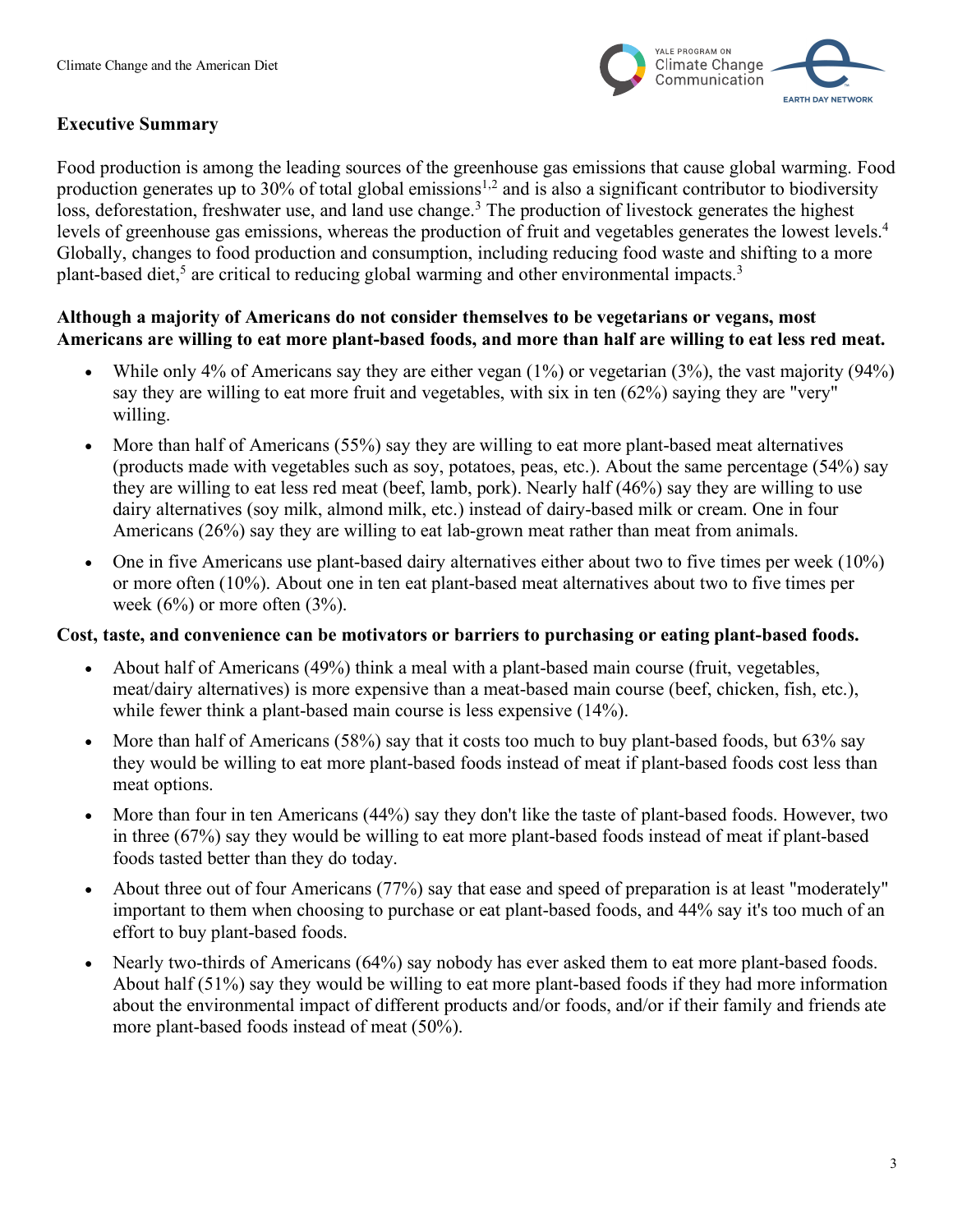

# **Health is the top motivation for purchasing or eating plant-based foods, and a majority of Americans say environmental impacts are personally important.**

- When asked about reasons (i.e., motivations) for purchasing or eating plant-based foods (fruit, vegetables, meat/dairy alternatives), majorities of Americans say the following are at least "moderately" important to them: their health (91%), how food companies affect the environment (71%), and/or helping to reduce global warming (64%).
- About one in four Americans (27%) say they have rewarded food companies that are taking steps to reduce their impact on the environment by buying their products at least once in the last 12 months.
- About one in five Americans (21%) say they have punished food companies that are not taking steps to reduce their impact on the environment by not buying their products over the last 12 months.

### **Lower-income Americans are more likely than middle- and higher-income Americans to say they lack access to nearby grocery stores and/or fresh produce.**

- Lower-income Americans (households earning less than \$50,000 annually) are more likely to say they lack access to a nearby grocery store/market (20%) compared to middle- (11%) and higher-income (9%) Americans.
- About one in seven lower-income Americans (14%) say they lack access to fresh produce (fruit, vegetables) compared to 6% of middle- and 6% of higher-income Americans. More than half of lowerincome Americans (53%) say it is too much of an effort to buy plant-based foods (vs. 45% of middleand 37% of higher-income Americans), and 71% say it costs too much to buy plant-based foods (vs. 59% of middle- and 46% of higher-income Americans).

# **Although most Americans think that the production of meat contributes at least** "**a little**" **to global warming, many do not make the connection between food and global warming.**

- More than half of Americans think that the production of beef, pork, dairy, and/or poultry contribute to global warming at least "a little," but only about one in four Americans (27%) think that beef contributes "a lot." Fewer Americans think the production of dairy (17%) contributes "a lot" to global warming. More than four in ten Americans think that beef does not contribute to global warming at all (23%) or do not know (20%). Similarly, 23% think that dairy products do not contribute to global warming at all and 23% do not know.
- Although most Americans think that if everyone ate a more plant-based diet it would reduce global warming at least "a little," more than four in ten Americans say it would not reduce global warming at all (23%) or do not know (19%).
- Three in ten Americans say they hear about the impact of food choices on global warming in the media either "at least once a month" (16%) or "at least once a week" (13%), while four in ten say they hear about it "once a year or less often" (11%) or "never" (29%).
- Most Americans say they "rarely" or "never" look for information about the environmental impact of different products and/or foods (65%), or talk to family and friends about the environmental impact of different products and/or foods (70%).